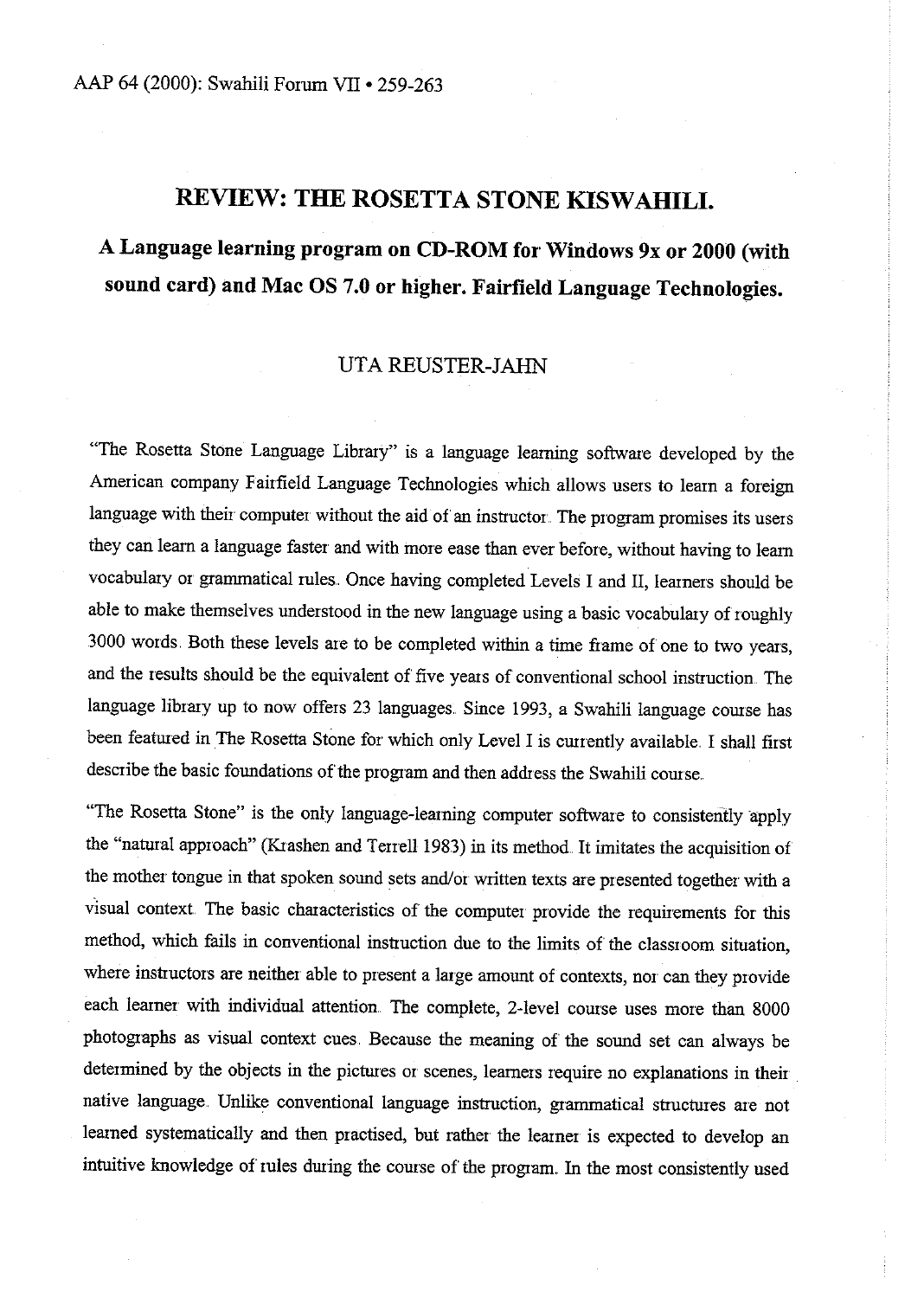#### 260 UTA REUSTER-JAHN

type of drill, learners are presented with the task of connecting visual contexts with either written or spoken language or vice versa. In this sense The Rosetta Stone is different from conventional language learning software, which is generally used to complement course instruction and therefore employs numerous tasks and games in order to practise and apply the material learned Aside from the drill type mentioned above, The Rosetta Stone only provides dictation and pronunciation exercises. The name "The Rosetta Stone"<sup>1</sup> (1) refers to the program's basic principle, which uses a single design for all languages, thereby using the same images of objects, situations, and actions, which are also to be learned in the same order of progression. With regard to the Swahili course, it must be asked if this design can work with a class language just as it does with an Indo-European gender language. The second question addresses the cultural adequacy of the contexts, or more specifically, of cultural knowledge, which must not be excluded from modern language instruction ..

Each language course is divided into units and lessons .. Each lesson consists of a preview, a tutorial, four exercises, and four tests. Learners are first confronted with the preview, when using the program. Spread over 10 screens, it provides a series of pictures with the corresponding sounds - the words, phrases, or sentences of that particular lesson. The pictures are presented in groups of four and are each assigned to a text through the accentuation provided by a sound set The tutorial consists of a set of screens from the preview and the exercises. In the exercises the learner must choose either the correct picture from four possibilities for a sound set or the correct sound set for an image. In both cases the exercises are in a multiple choice format with four possible answers each. This means the chances of selecting the correct answer is 25%, quite a high rate. The "correct" or "incorrect" feedback is given immediately in the form of a visual and musical code Learners may focus on five different skills in the activities: combined listening and reading comprehension, only listening comprehension, only reading comprehension, speaking, or writing. In Exercise 1 of skill A "Listening and Reading", the learner associates written and spoken text with one of four photographs. In Exercise 2 the learner identifies an image with one of four written texts. In Exercise 3 a sound set is identified with one of four written texts, while in Exercise 4 a

<sup>&</sup>lt;sup>1</sup> The stone was discovered in the Egyptian city Rosetta in 1799. Its inscription contains the same text in two languages and three writing systems: Greek alphabet, demotic Egyptian, and Egyptian hieroglyphics. It was a key inscription for the translation of hieroglyphics.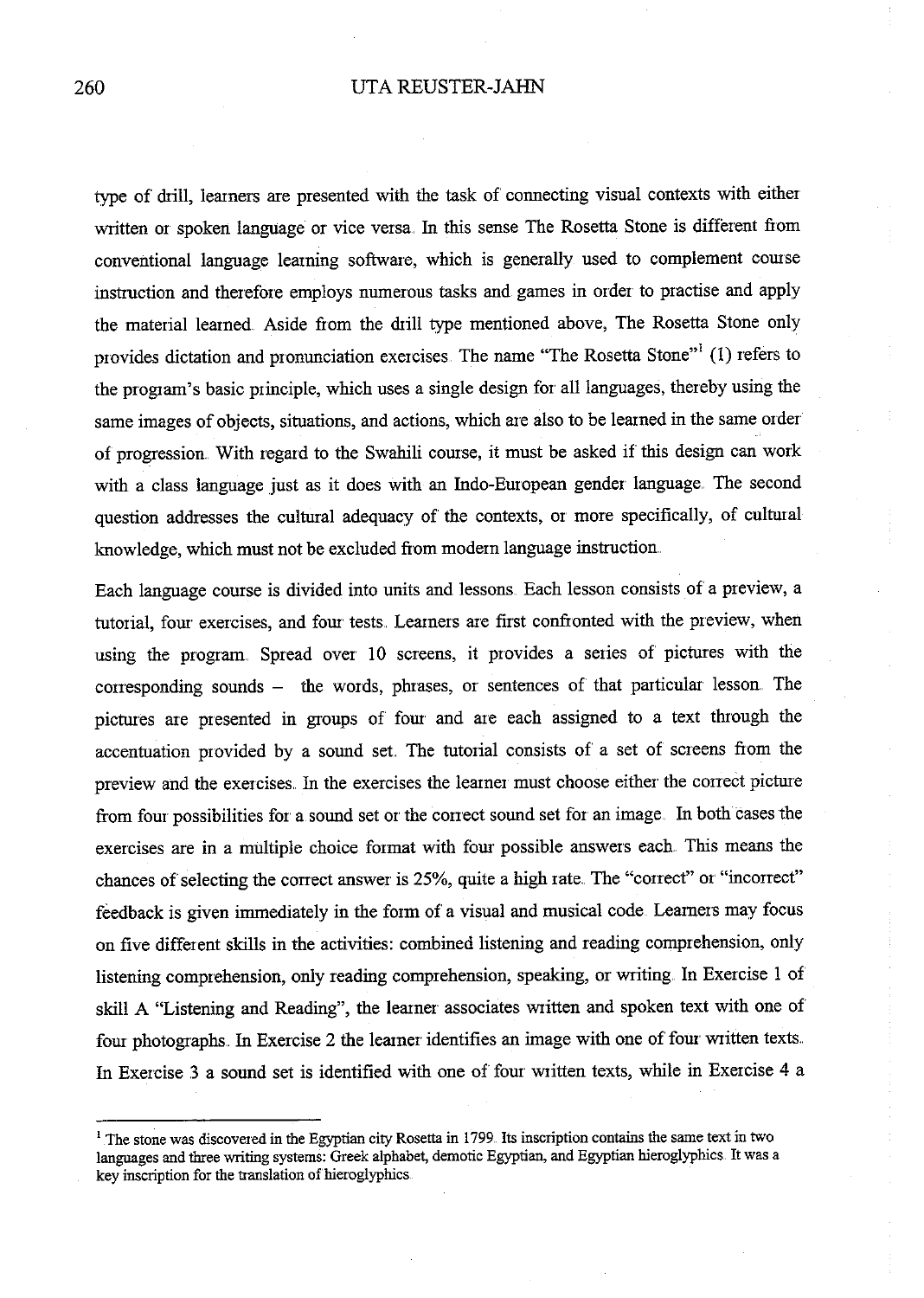#### REVIEW 261

written text is identified with one of four sound sets. Skill B, "Listening", combines sound and image. In its two corresponding exercises, learners identify either a sound set with one of four images or an image with one of four sound sets. Skill C, "Reading", presents the images without the support of the spoken word and images must be connected with the correct text. In Skill D, "Speaking", learners are presented with the innovative and interesting opportunity to compare their own pronunciation with that of a native speaker. This occurs using a speech analysis consisting of a spectrograph, waveform and pitch curve. Learners can recognise in which portion of their utterance differences were registered in articulation, stress accent, and intonation. In Skill D, "Writing", learners learn to transform sounds into Wiitten letters by Wiiting dictation.

If one is in favour of the nativist approach, which assumes that an innate language acquisition device is at work in child language acquisition, but which stops working after puberty, one would reject this software completely. I feel the program should be evaluated by testing learners who have completed it This would allow one to form an opinion of the program's effectiveness One assumes the results of such an evaluation would differ from language to language.

I tested the first lessons from the learner's perspective using the Arabic version, a language of which I have no knowledge, and noted that a lesson's content can indeed be efficiently retained and reproduced. The program is fun at first, a fact to which the immediate feedback contributes, but the exercises are too repetitive. After some time I felt learning the language in the artificial and hermetic space of the presented contexts. The desire to communicate in the foreign language is not well addressed, even though the dialogue situations are part of the lessons' content. These are necessarily schematic, however.

Contexts (such as eating and drinking) are chosen largely for their universality, but remain clearly miented toward an American or western model (such as eating at a table with plates and cutlery). The farther away a culture is from the American model, the more absurd some contexts appear. On the other hand, the universal approach does not allow for the transfer of culture-specific knowledge. Yet such elements should be an integrated part of language instruction. This would be possible, but only if The Rosetta Stone backs off its "one program for all languages" principle.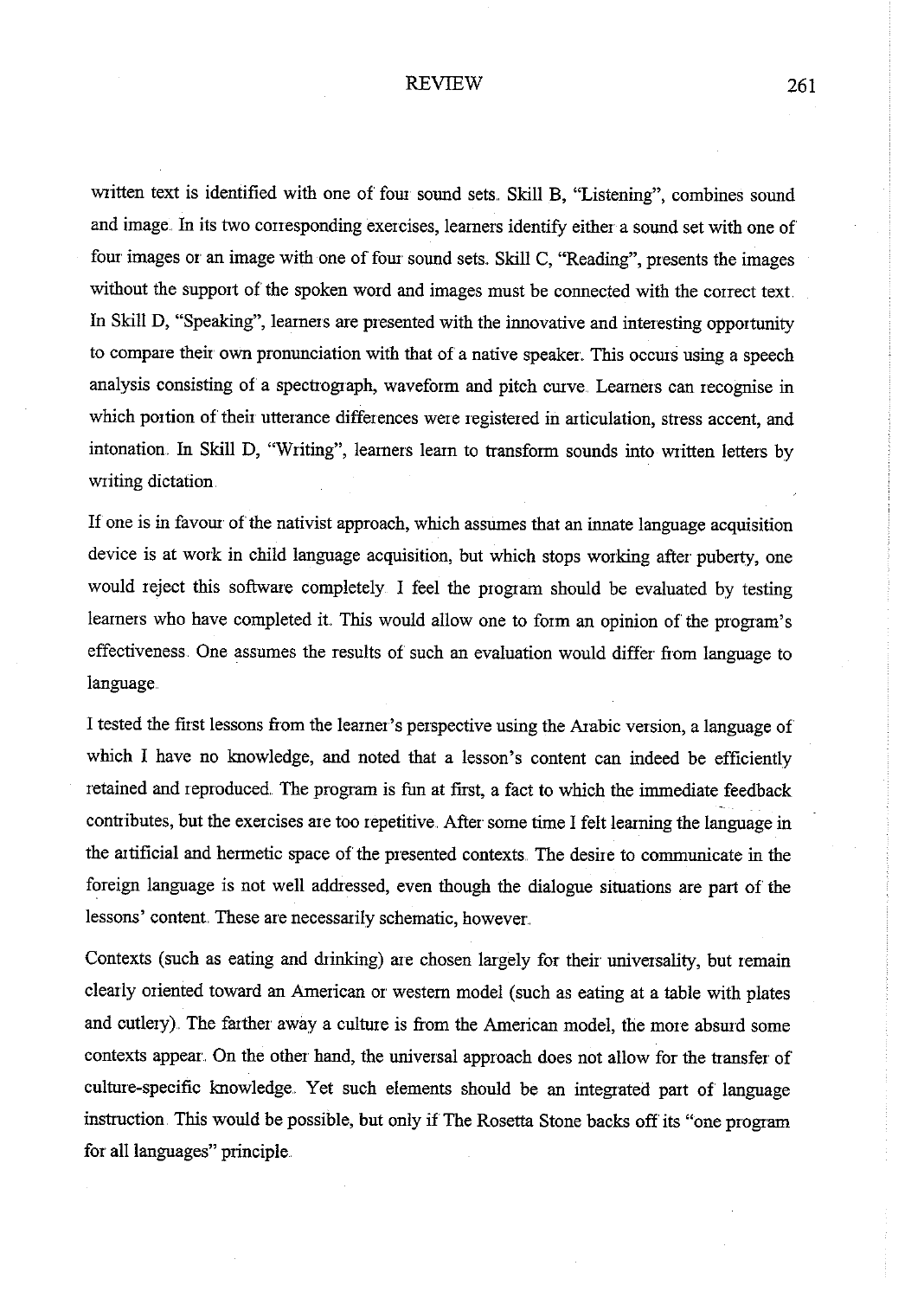#### 262 UTA REUSTER-JAHN

The program's explicit goal is that learners connect the language directly with contexts and thus learn the language through these associations. Any linguistic reflection and comparisons with the learner's mother tongue are intentionally blocked out. This means the software can safely be ruled out for Swahili instruction at African language institutes at university leveL Because there is no connection to existing instruction materials, it is also not suited as additional material to complement university language courses. Because of its repetitive nature, the program quickly becomes boring for students with some knowledge of the target language. It is best suited to learners with no prior knowledge of the target language whose main goal is practical use of Swahili, although I doubt that learners truly intemalise the grarmnatical rules based on the material provided and that they would be able to apply these rules in an unknown context.

I now wish to address two problematic areas of the Swahili course, namely its cultrual specificity and the problem presented by the nominal classes and related agreement phenomena.

The texts are spoken by native speakers, the people presented in the images are largely Africans or Afro-Americans, and the photos sometimes reflect an East African environment These are the program's only adaptations to the target language's culture, however. This is aptly demonstrated e.g. in Lesson 2, Unit 10, in which a photograph of a cowboy falling off his horse at a rodeo is presented in the English course with the corresponding text "The cowboy is falling" .. The same image is used in the Swahili course with the text *"Mchumba ng 'ombe anaanguka" ..* A *mchunga ng 'ombe* in East Africa would hardly protect his herd from atop a horse. In this case the association of context and language is completely foreign to Swahili culture. Horses play only a very minor role in East Africa, and yet in The Rosetta Stone, horses, cats, dogs, and elephants together form the group of animals which assume syntactic functions such as subject or object. The fruit group consists of bananas, oranges, apples *(matofaa)*, strawberries *(strouberi)*, grapes *(zabibu)*, and pears *(mapera)*. Apples, pears, strawberries, and grapes are so rare in East Africa that their inclusion in the basic vocabulary, the very lexical foundation of a language course, is in no way justified. In standard Swahili, *pera, ma-* refers to guavas, not pears, and *strouberi* does not correspond to Swahili phonology. A tiger is provided as a visual context for *chui* (leopard), even though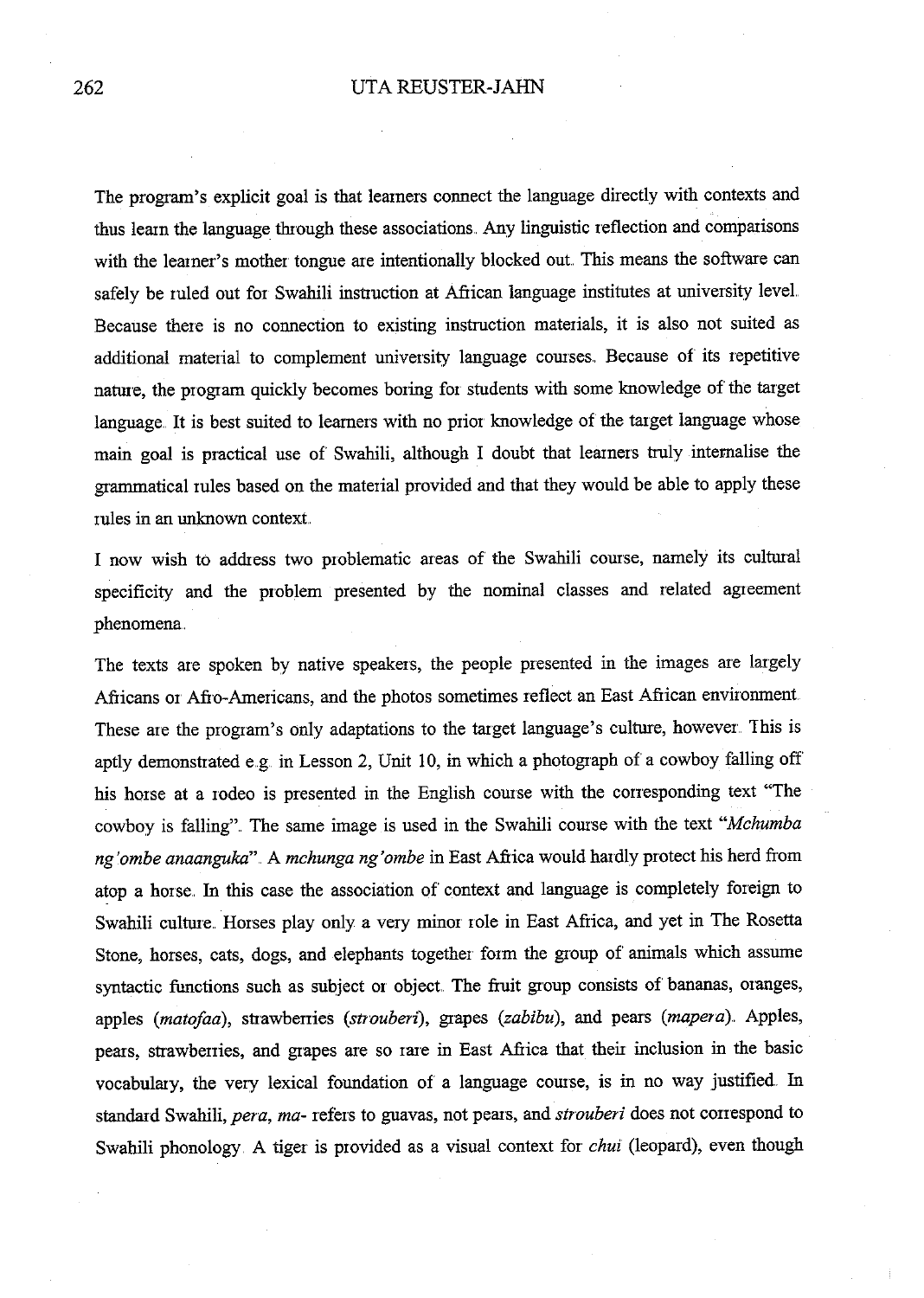#### REVIEW 263

there are no tigers in Africa. There are also a number of absurd or ridiculous sentences such as *"mwanamume ana nywele za buluu"* ("the man has blue hair", with the visual context of <sup>a</sup> clown), *"samaki ni mnyama"* ("the fish is an animal" - *mnyama* is not equivalent to animal, but rather denotes mammals), *"paka yupi ni halisi?"* ("which cat is real" - as opposed to artificial}. The term "jeans" is translated with *suruali ngumu* (hard trousers), the negation of *amevaa* is *hajavaa* instead of *havai,* which would have suited the specific context These are just some examples from a long list of linguistic and cultural errors. Because The Rosetta Stone program is based on contexts, its structure does not take the rules of a language into account So the learner does not get any hint that Swahili is a class language. Lesson 1, Unit 3 focuses on adjectives, and learners are confronted with *mweupe*, *mwekundu, mweusi, mzee, wa kike, wa kiume* (class I agreement), *jeupe, jekundu, jeusi, la mar!)ano, la buluu, la pinki, kuukuu, jipya* (class 5 agreement), *nyeupe, ya manjano, kuukuu, mpya* (class 9 agreement), *nyeupe, nyekundu, nyeusi, za buluu, ndefo, fupi* (class <sup>10</sup> agreement). The agreements result from the subject matter with which learners have already been confionted, namely fish, bird, cat, aeroplane, car, house, hair, woman, man, young man, girl. Learners can recognise that there are stems and prefixes, but not any sort of regularity. How could a learner find an explanation for a car beeing *-kuukuu* but a man *-zee?* Why is gari la manjano later replaced by gari kuukuu, much like nyumba kuukuu, while a house is *nyeupe* and a car *jeupe*? These are examples where differences from the typically Indo-European mother tongue of the learner are simply too great, and the contexts provided are too less for allowing the learner to make hypotheses about the grammatical structure.

There are other problems, such as the opposite pair "with" and "without", which is more complicated in Swahili than in Indo-European languages. Many aspects are translated too schematically and do not reflect a Swahili context. Greetings, which play such an important role in Swahili culture, are not addressed.

The Rosetta Stone Kiswahili Program represents an innovative approach to language learning .. Whether or not the method works still needs to be proven by tests. The program is currently underdeveloped, however ..

#### **Reference:**

Krashen, S. and Terrell, T. 1983. The natural approach. Oxford: Pergamon.